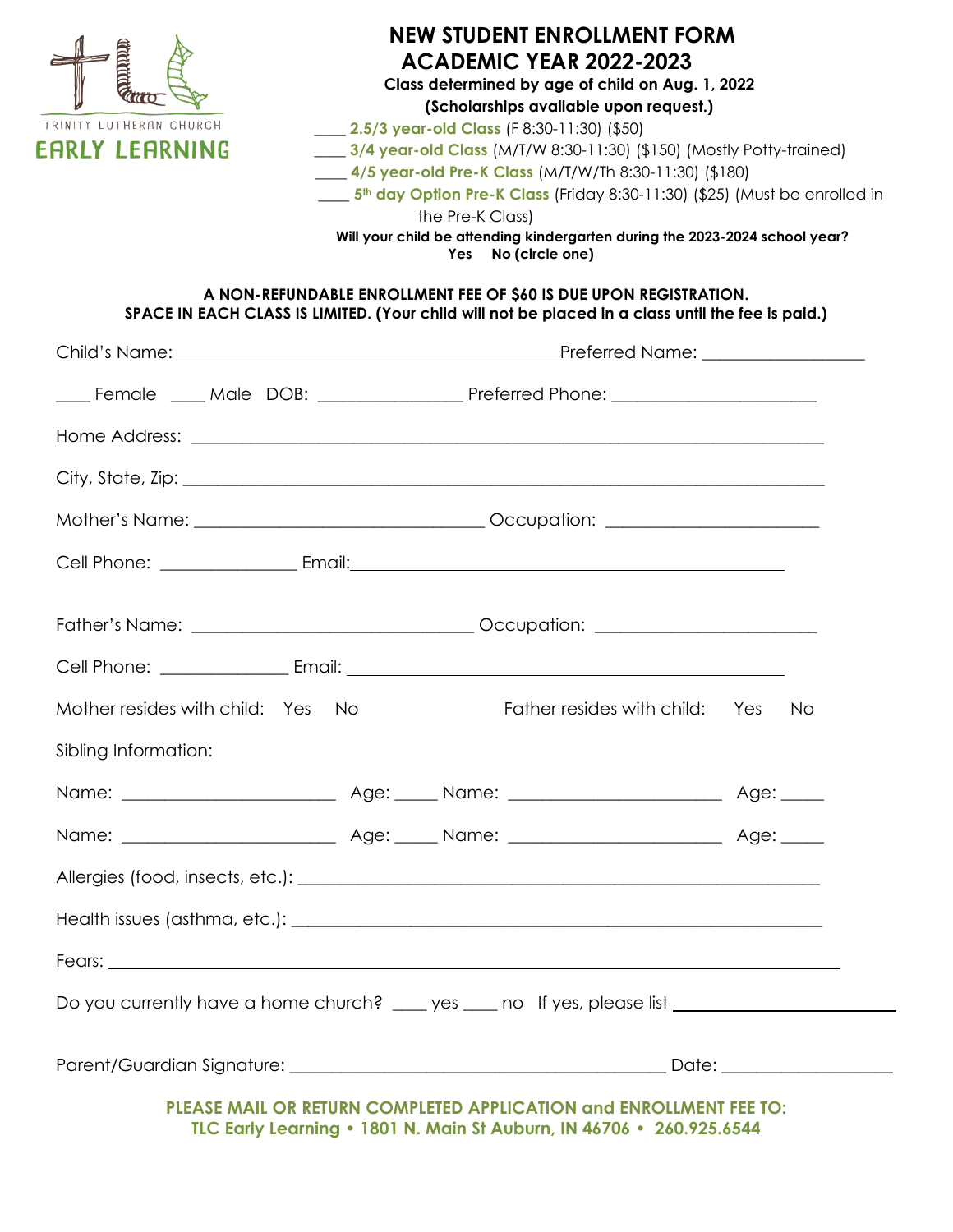|  | <b>Child's name:</b> |
|--|----------------------|
|--|----------------------|

**EMERGENCY CONTACTS** (List in order to be contacted after contacting parents **Do NOT list parents.)** 

| Do you give permission for child to be released to this person? Yes ________ No ______  |  |
|-----------------------------------------------------------------------------------------|--|
|                                                                                         |  |
|                                                                                         |  |
| Do you give permission for child to be released to this person? Yes ________ No _______ |  |
|                                                                                         |  |
|                                                                                         |  |
| Do you give permission for child to be released to this person? Yes ______              |  |

#### **AUTHORIZED PERSONS TO PICK UP A CHILD**

Your child will only be allowed to leave with the persons listed below. **Include parents' names too.** If someone is going to pick up that is not listed, you will need to send a signed note to the school.

Name Relationship to Child  $\overline{\phantom{a}}$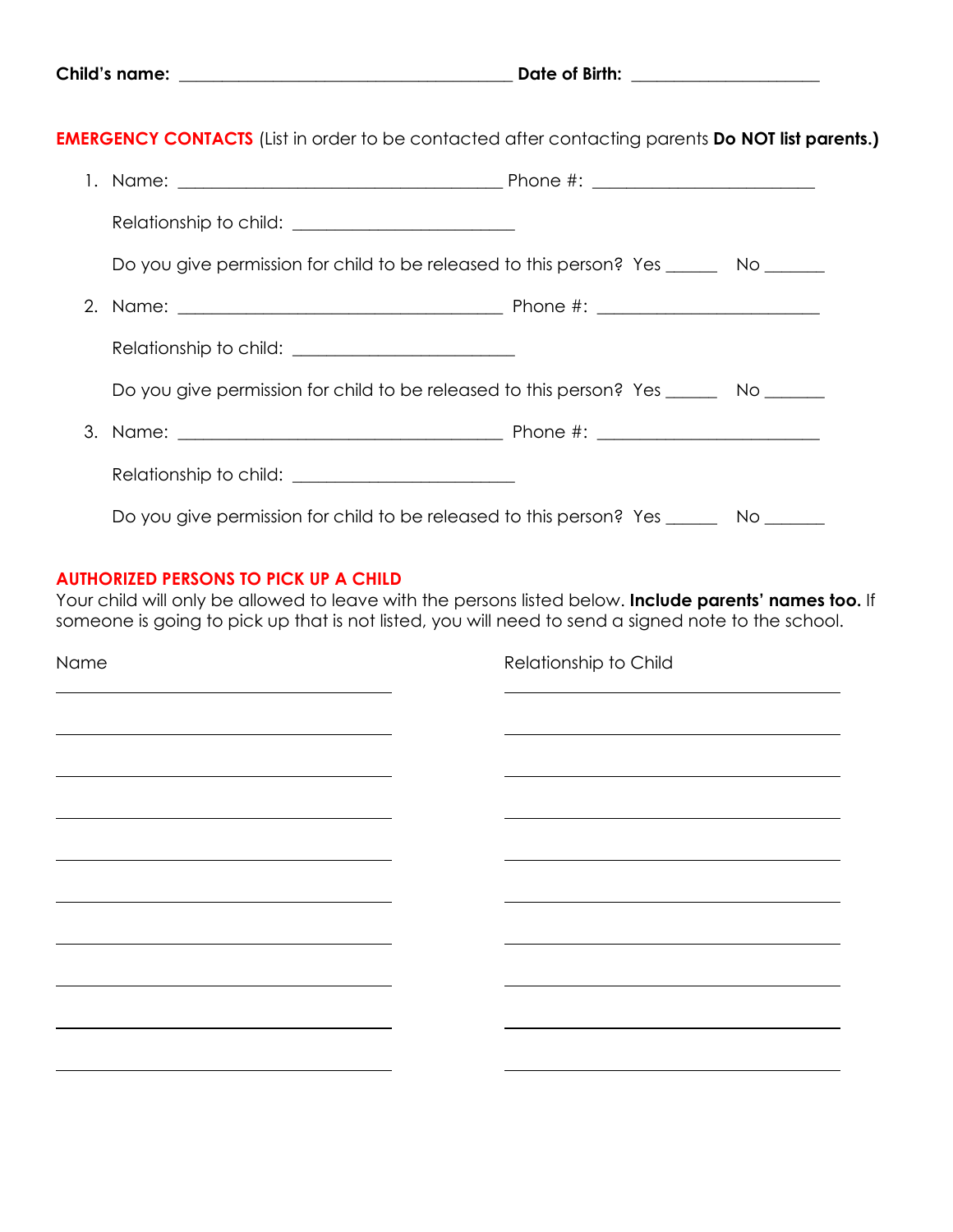#### **TLC EARLY LEARNING AUTHORIZATION AND CONSENT FORM**

Please read and initial each section and then sign at the bottom of the page.

#### **MEDICAL AUTHORIZATIONS**

- 1. I authorize the TLC Early Learning teachers who are trained in First Aid and CPR to give my child first aid and medical attention when appropriate.
- 2. I understand that every effort will be made to contact me in the event of an emergency requiring medical attention for my child. However, if I cannot be reached, I hereby authorize the TLC Early Learning or Emergency Medical Response personnel to transport my child to the nearest medical facility for necessary medical treatment for my child.
- 3. I will supply the school with current physical and current vaccination records within 30 days of starting school.
- 4. Child's Physician's name: \_\_\_\_\_\_\_\_\_\_\_\_\_\_\_\_\_\_\_\_\_\_\_\_\_\_\_\_ Phone Number: \_\_\_\_\_\_\_\_\_\_\_\_\_\_\_\_\_\_\_\_

Parent Initials:

#### **PARENT NOTICE**

I understand that this childcare ministry (TLC Early Learning, Auburn, IN) is not licensed under the laws of Indiana. However, I understand that this childcare ministry must comply with the state rules concerning sanitation and fire safety for the primary use of the structure in which it is conducted. I understand that it is my responsibility to ensure that the nutritional and health needs of my child are met while my child is at the childcare ministry. This notice does not absolve a childcare ministry from liability for injury to a child while the child is at the childcare ministry if the cause of the injury is negligence or intentional wrongdoing on the part of the childcare ministry or an employee of the childcare ministry.

## **TUITION PAYMENT POLICY**

Tuition payments for TLC Early Learning are due on the **5th** day of each month. Any payment received after the 5th day is subject to a late fee in the amount of \$10.00. All payments are to be placed in the drop box outside the school office or paid through HiMama. Please make all checks payable to TLC Preschool.

### **SAFE TRANSPORTATION OF FOOD RESPONSIBILITY**

Food must be brought to the facility in clean, insulated, sanitizable containers which keep food at 41 Degrees F or below and hot food at 135 degrees F or above. Containers must be clearly labeled with the child's name and date of preparation. Upon receiving the food, the facility shall verify the temperature of the food. When potentially hazardous food temperature is not correct, the facility will not accept the food. Upon accepting the food, the facility shall maintain the correct food temperature until served. By signing I take full responsibility for the safety of my child's food during preparation, storage, and transportation to the facility.

### **TLC EARLY LEARNING ON-PROPERTY PERMISSION SLIP**

I give permission for my child to explore and go for walks and nature hikes on school property and Greenhurst Commons with the TLC Early Learning staff.

#### **PUBLICITY RELEASE**

I give permission for my child's picture to be released for publicity purposes through the church newsletter, local newspaper, and social media.

Yes: No: Parent Initials: No: Parent Initials:

### **POLICY AND PROCEDURES PARENT HANDBOOK**

I/We have read the "Parent Handbook". By signing below, I/We are agreeing to abide by the policies and procedures within. Handbook can be accessed at the preschool website on the Resource Page.

Parent Initials: \_

# Parent Initials: **Market**

Parent Initials:

Parent Initials: \_\_\_\_\_\_\_\_\_